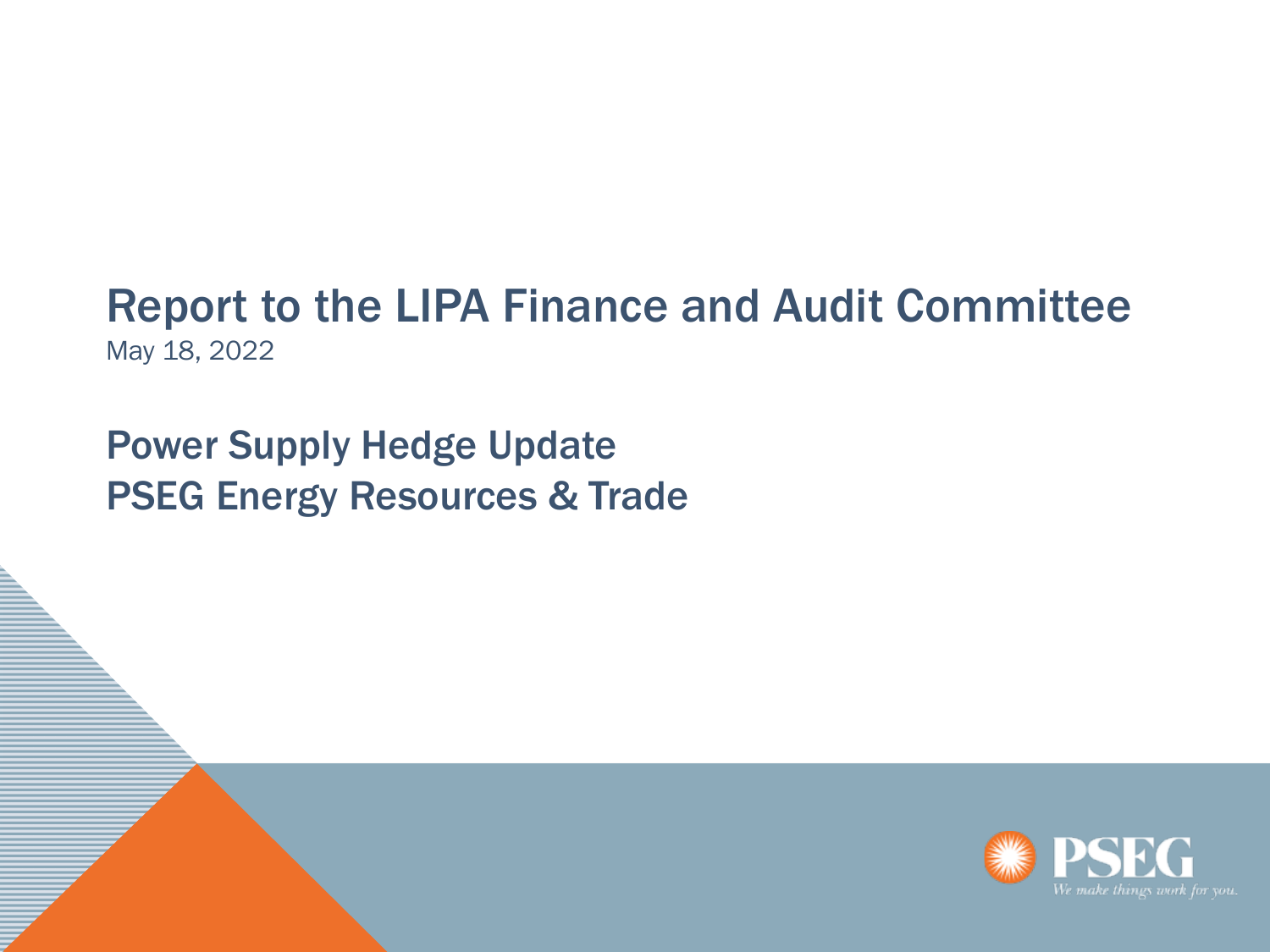- Hedging Is Prudent What Is Driving Natural Gas Prices
- Hedging Is Prudent The Summer Weather Forecasts
- Hedging Is Prudent Power Supply Charge vs. Market

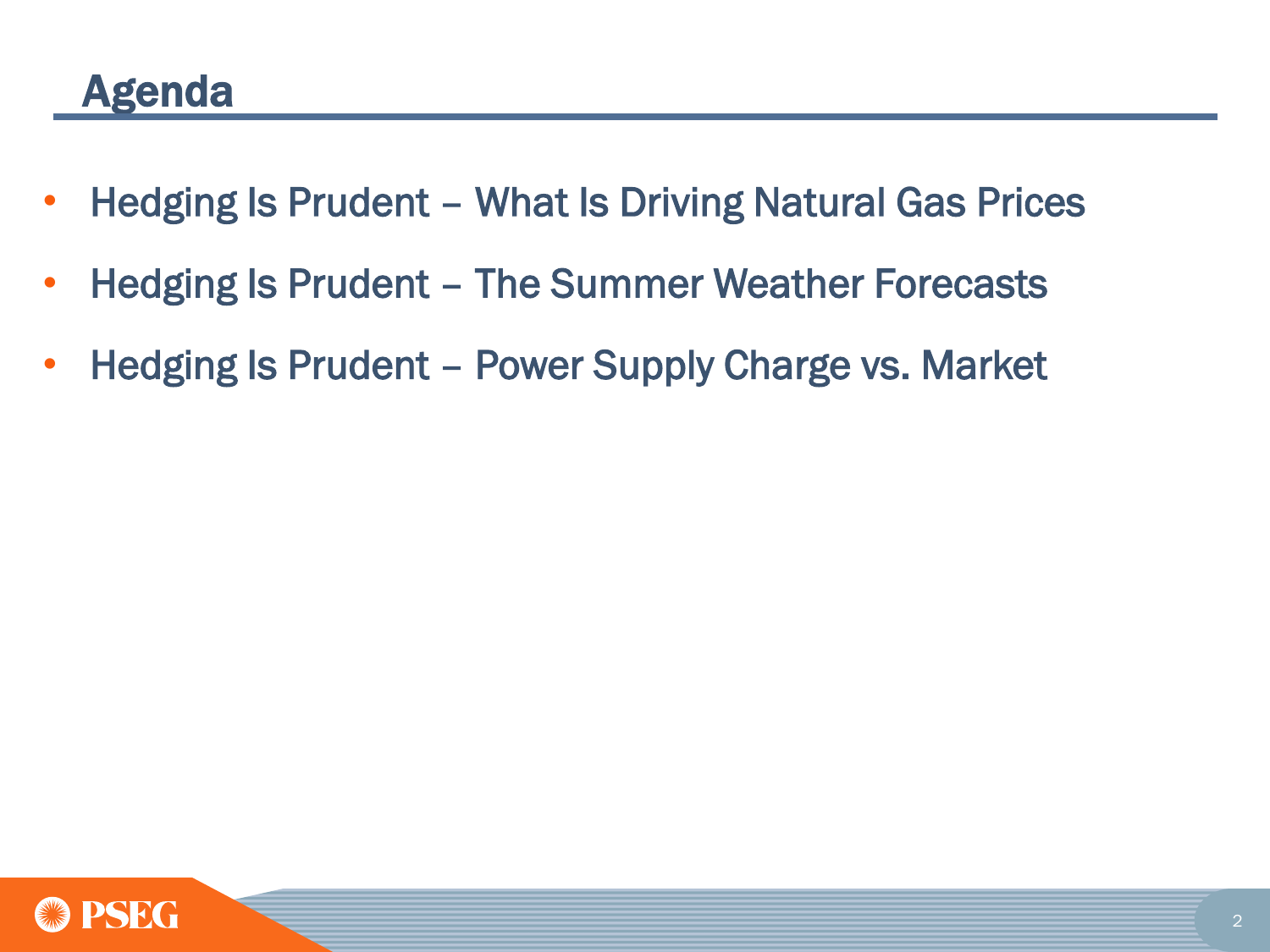

Source: NYMEX and US EIA

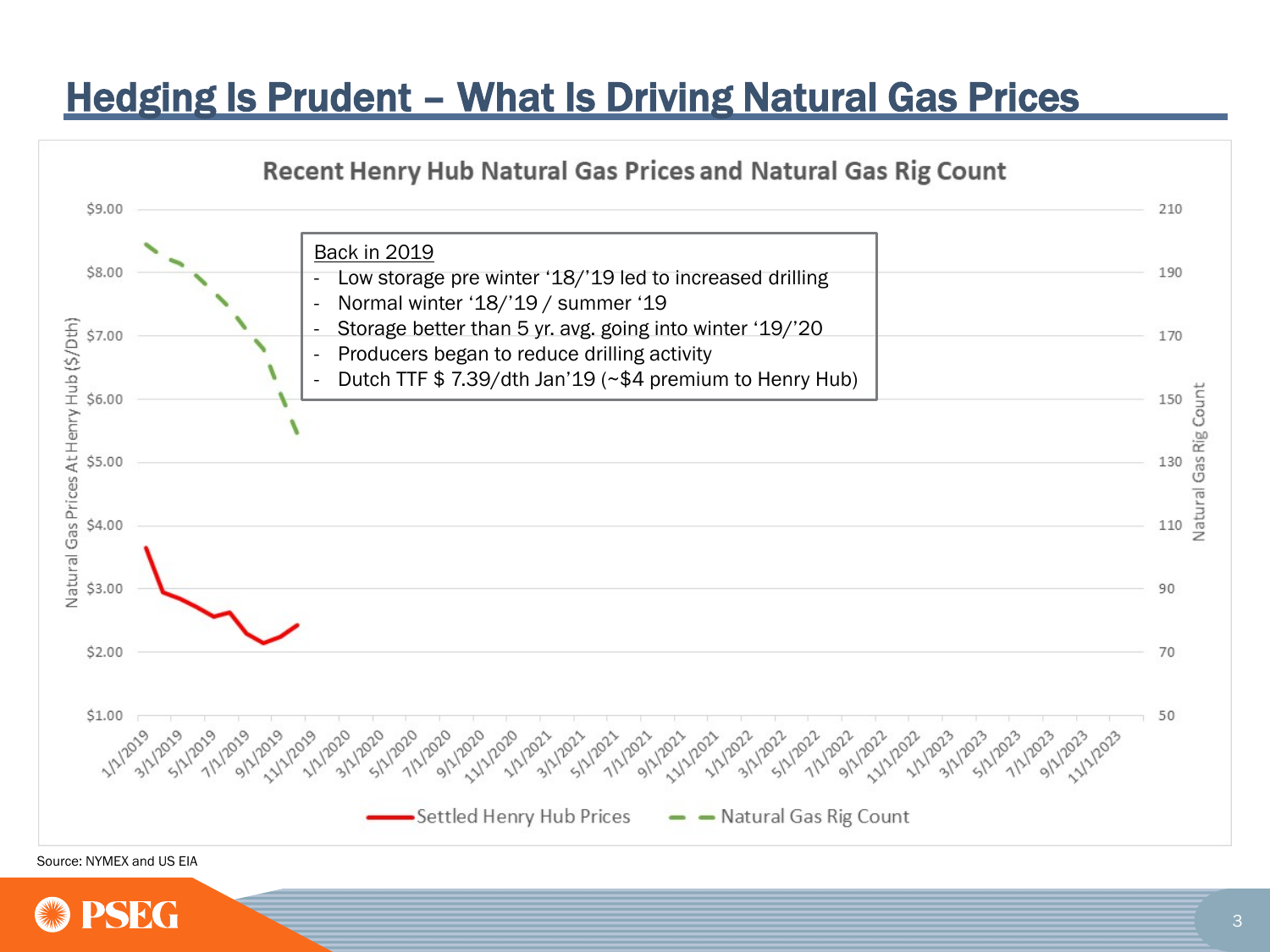

Source: NYMEX and US EIA

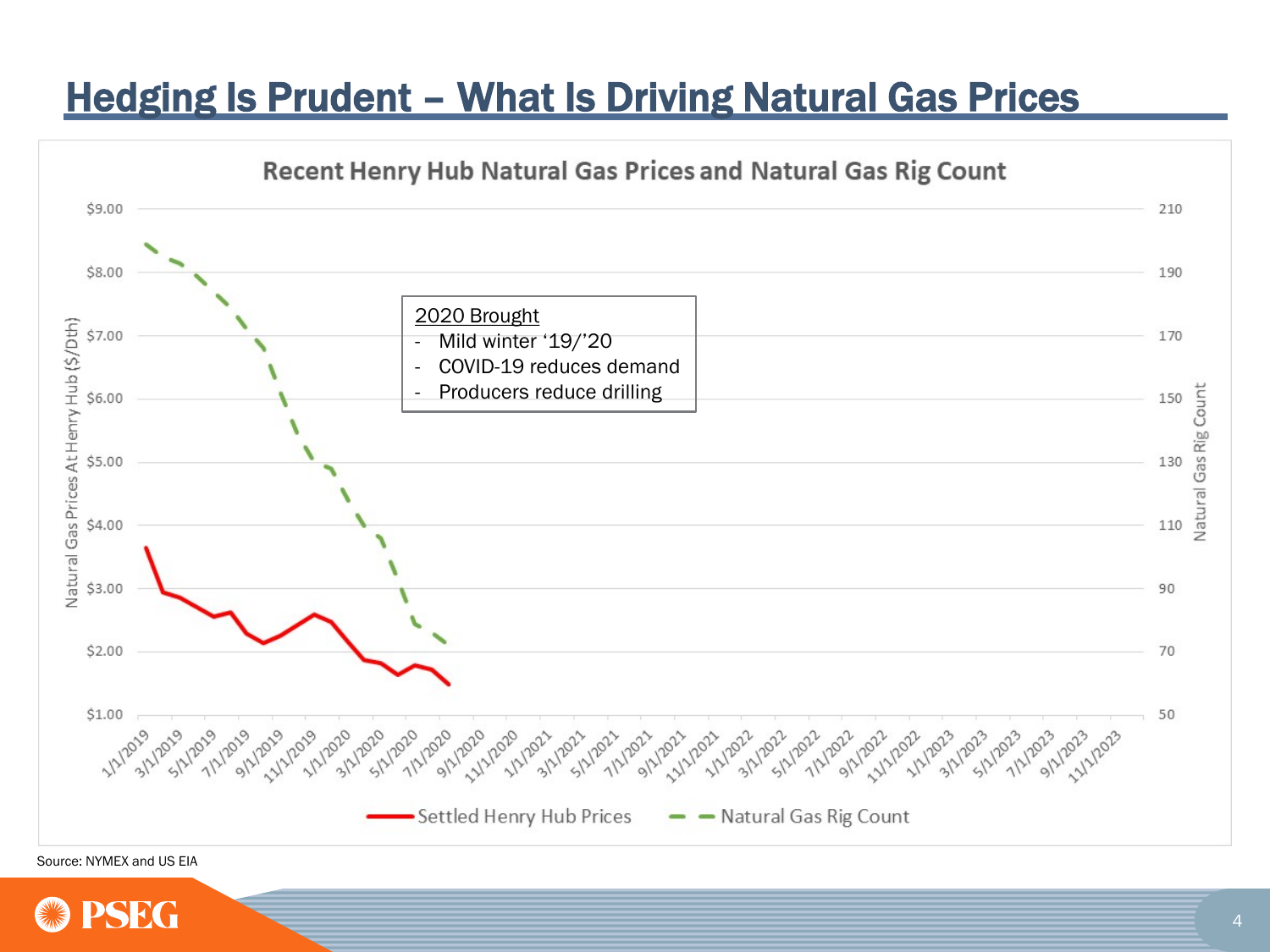

Source: NYMEX and US EIA

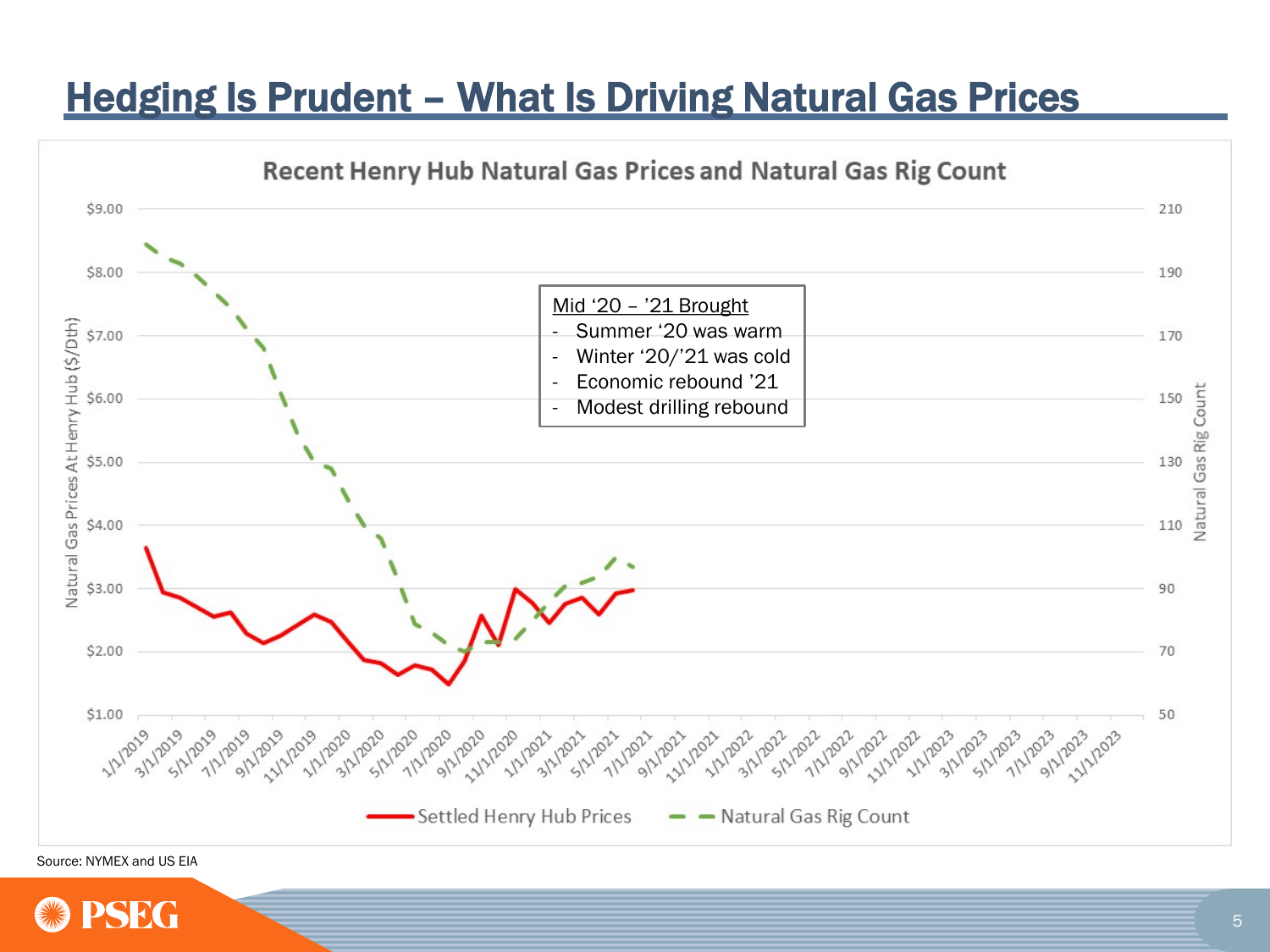

Source: NYMEX and US EIA

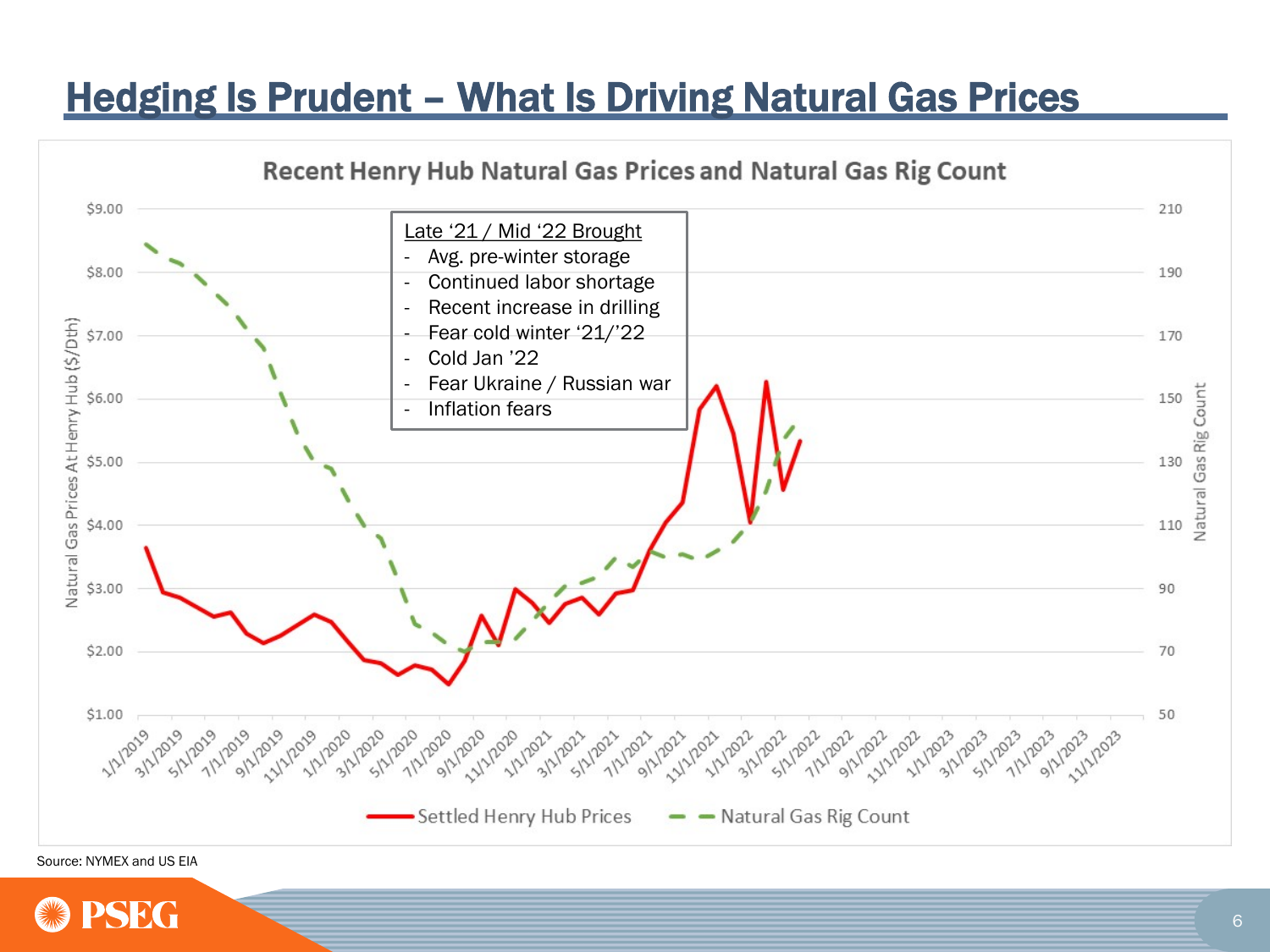

Source: NYMEX and US EIA

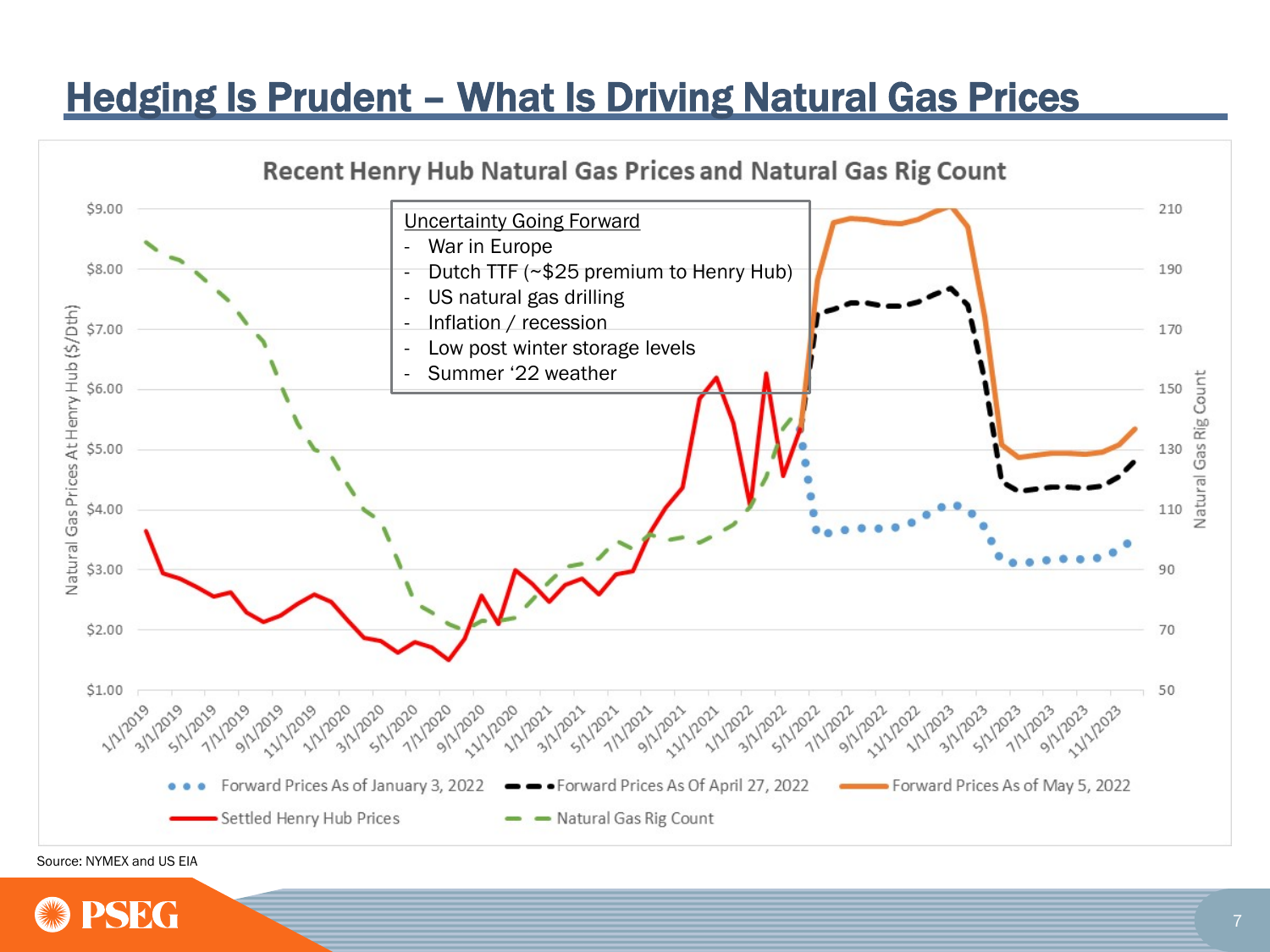#### **Hedging Is Prudent - The Summer Weather Forecasts**



So the summer will be average here in the Northeast.. And above average in the Dakotas

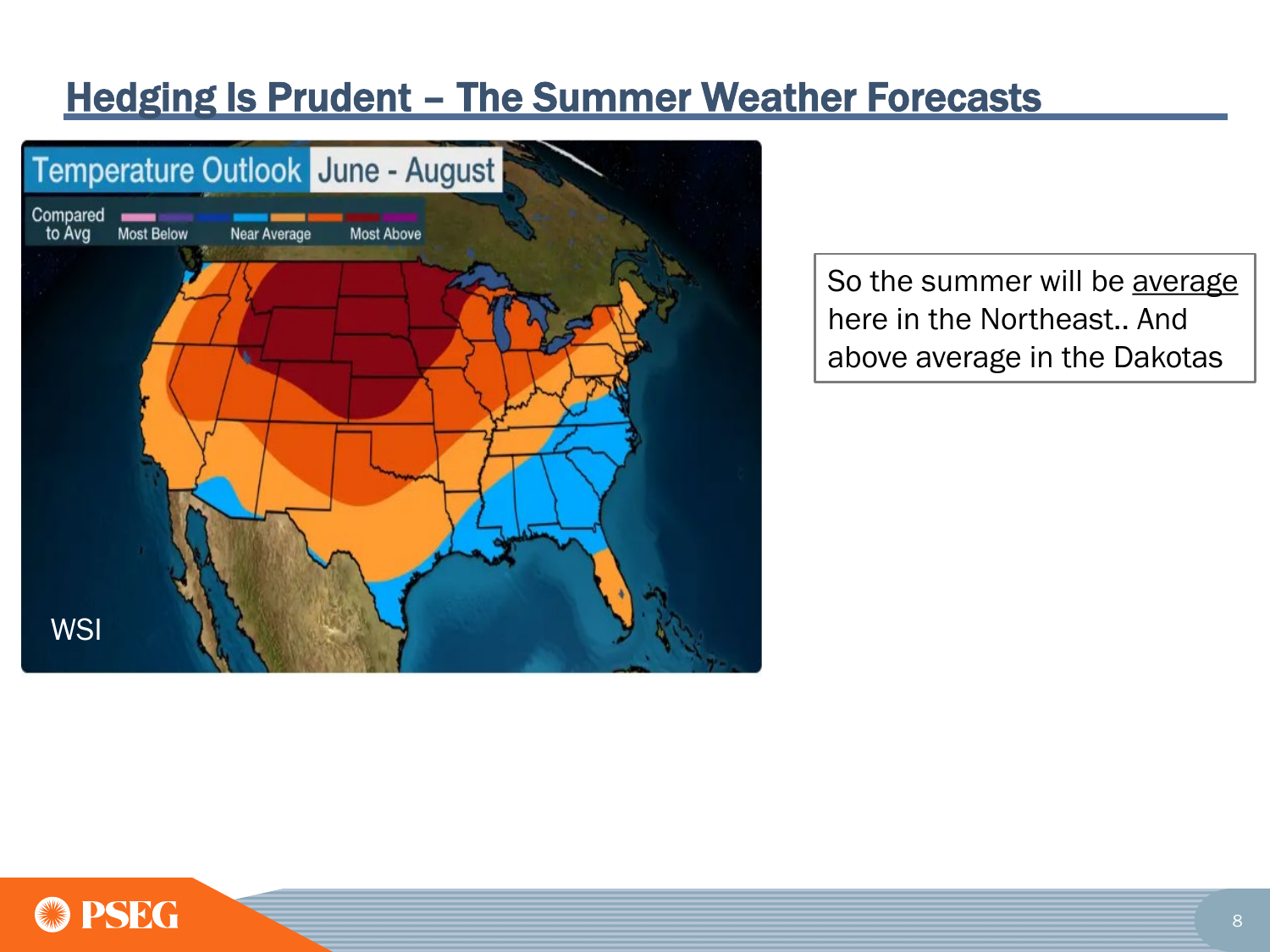# Hedging Is Prudent – The Summer Weather Forecasts



Or... the summer will be above average here in the Northeast and Rockies. Texas and California will have equal chances of everything.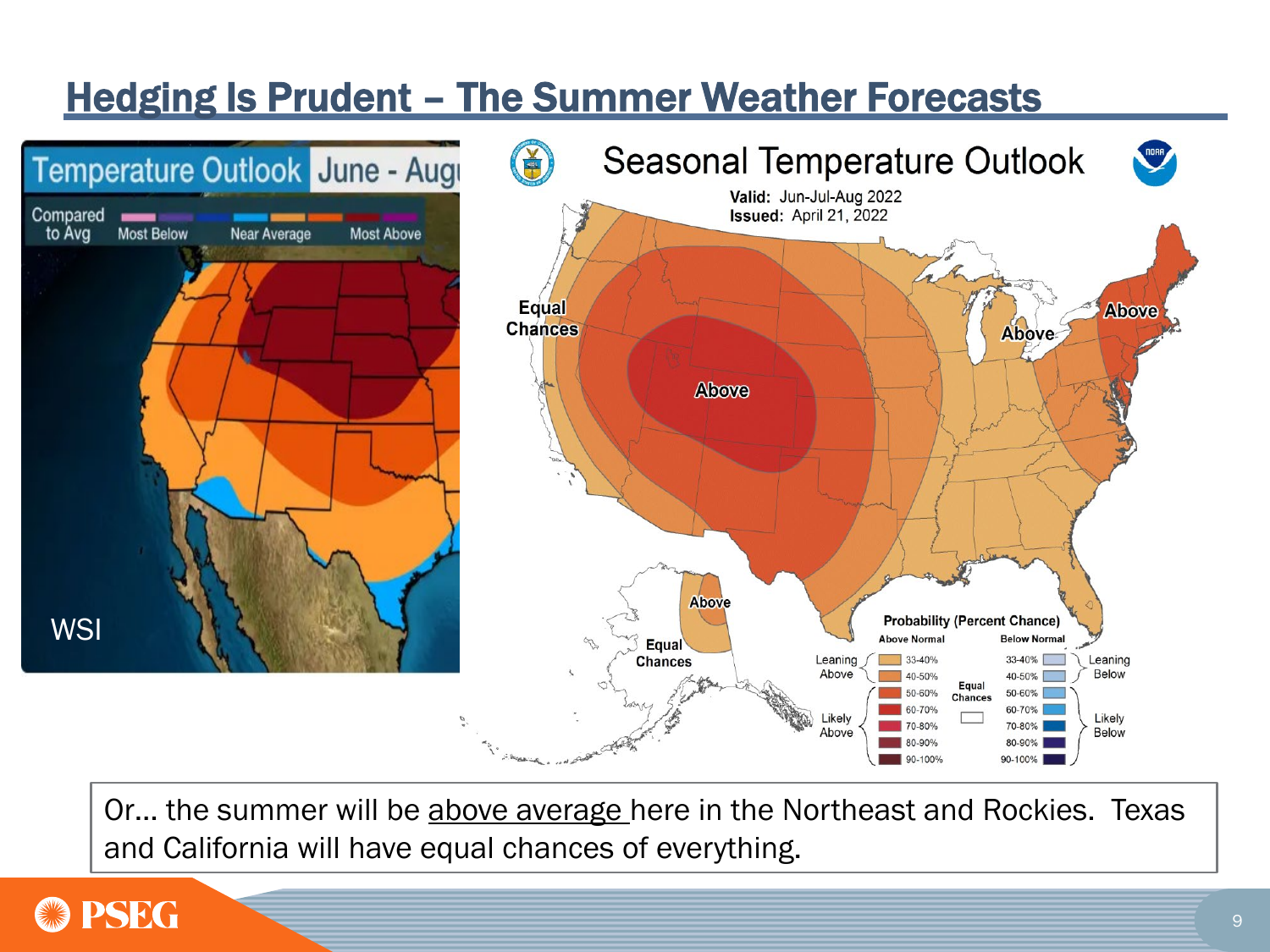# Hedging Is Prudent – The Summer Weather Forecasts



Sorry, I meant California is scorching, Texas is broiling and the Northeast will be warm. We have a disciplined process to hedge that does not rely on weather forecasts or pundits.

# **PSEG**